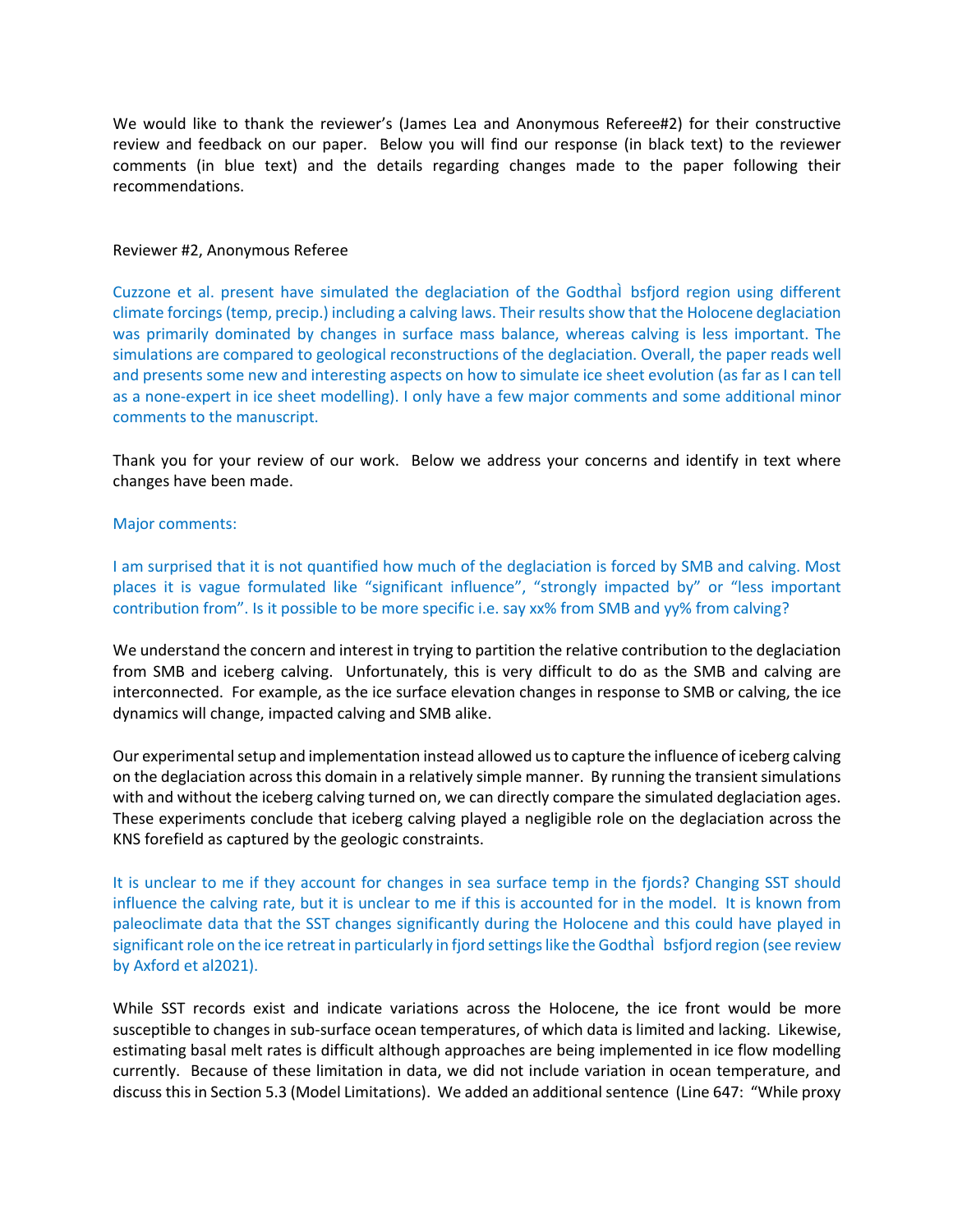records indicate changing sea surface temperatures during the Holocene proximal to our model domain Axford et al. (2021), due to a lack of constraints on the long-term subsurface ocean thermal forcing needed to implement undercutting in our simulations, we opted to disregard this."). We also discuss here that although we do not include the influence of melt rates on the vertical calving face of the ice front, we adjust the von misses stress threshold to a lower value (600 kPa) which would likely account for the possible role of oceanic melt and undercutting. While lowering this threshold showed no appreciable influence on the deglaciation or mass loss, it is not absolutely conclusive that the ocean and variations in sub-surface temperature played a negligible role. We are currently addressing this as part of a much larger project, where we use a model PICOP coupled to ISSM (Pelle et al., 2019) to estimate melt rates from far field temperature and salinity changes.

To this end we included this statement in the limitations (Line 656: "Future work will use a basal melt-rate parametrization (PICOP; Pelle et al. 2019), employed in ISSM currently, to estimate oceanic melt rates from far field variations in Holocene subsurface temperature and salinity in order to more robustly estimate the impact of oceanic warming Holocence deglaciation across the GrIS.")

Pelle, T., Morlighem, M., and Bondzio, J. H.: Brief communication: PICOP, a new ocean melt parameterization under ice shelves combining PICO and a plume model, The Cryosphere, 13, 1043– 1049, https://doi.org/10.5194/tc-13-1043-2019, 2019.

The 9.3 ka and 8.2 ka re-advance events have been recorded north of the study areas around Jakobshavn Isbræ (e.g. Young et al2011). In the Godthal bsfjord region there is no evidence of a readvance during these two cold events – neither in the geological data or in the simulations (as far as I can tell from the figures). It would be interesting if it could be discussed why the ice sheet in this Godthal bsfjord region did not react to these events. One possibility is that the ice sheet retreated far inland during the Early Holocene and that the 9.3 and 8.2 ka re-advances was minor and did not pass the LIA extent. However, according to the simulations the ice margin did not retreat far inland of the present extent. How could this be explained?

Figure 7 (Ice volume) shows a pause or slight increase in ice volume during the 9.3 ka and 8.2 ka event. We just want to reiterate that these are simulated ice margins from the model experiments, not necessarily what occurred in reality. Thus, slight pauses or increases in ice volume at 9.3 and 8.2 ka indicate that our model is capturing/responding to the 9.3 and 8.2 ka events, but the ice-margin response is rather limited. Thus, the simulations do show a response to these events, and the ice margin (not shown in the paper plots) does stabilize and in some location's advances (although very minor).

The reviewer is correct in that in the immediate KNS region, geologic constraints reveal that the ice margin retreated behind the eventual historical maximum position between ~10.3 and 9.5 ka (Fig. 2) so therefore any expression of the 9.3 and 8.2 ka events would not be preserved on that landscape. Rather, the LIA/historical advance overran any potential 9.3 or 8.2 ka moraines

## Line 26 delete "novel"

done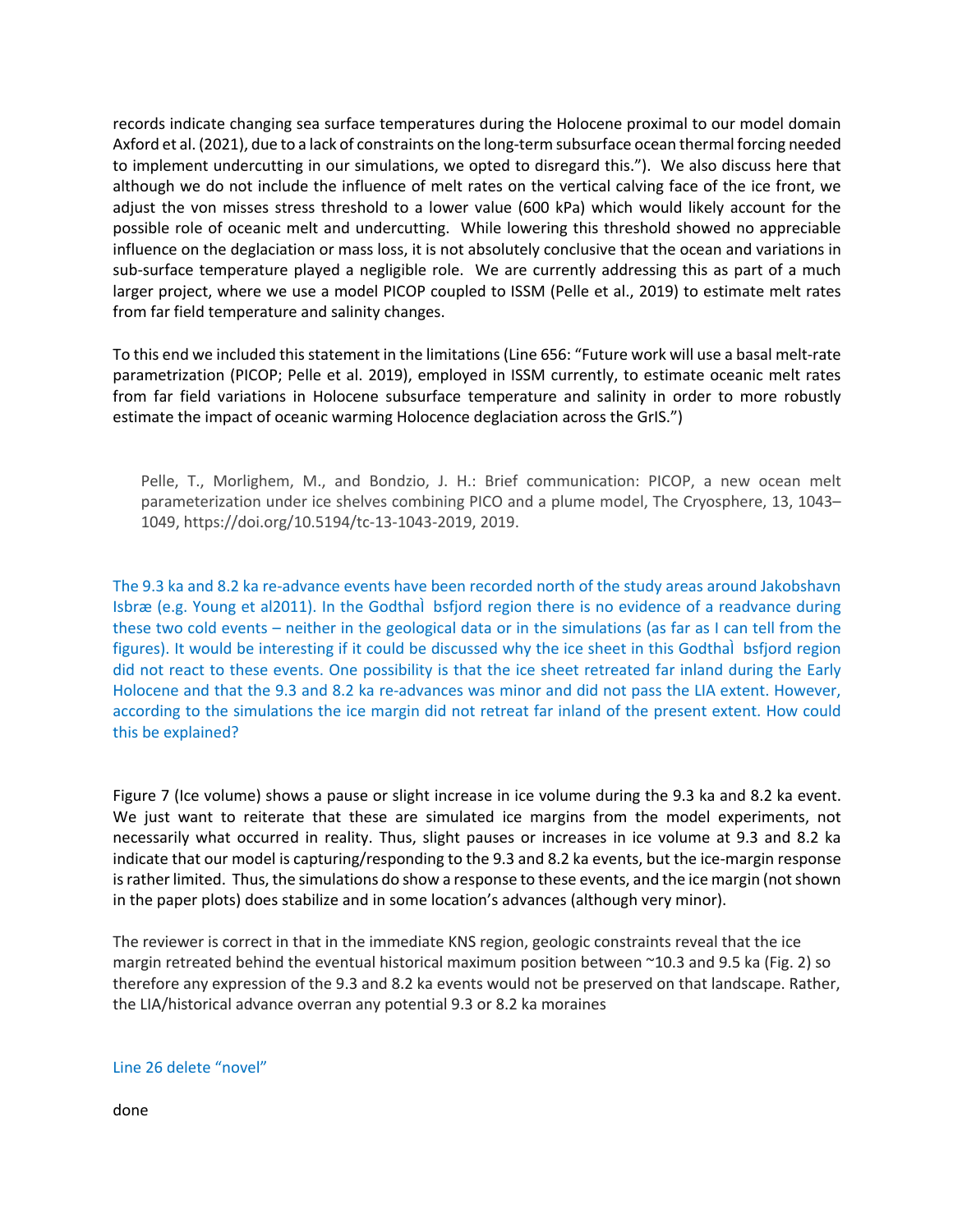Line 29 change bedrock with fjord

We decided to change it to 'terrestrial' to indicate land above sea level.

Line 29 what do you mean with "above sea level"?

See above

Line 34 and throughout the manuscript: capitalize "early", "middle" and "late" Holocene.

done

Line 47: capitalize smb and use consistently in MS

done

Line 63, 86: (s)outhwestern

done

Line 264: ) is missing.

done

Line 287: . is missing after et al

done

Table 1 is not really needed.

We prefer to leave this in as a reminder for the set of experiments needed, but are willing to remove if it is absolutely needed.

Line 481: Format reference.

done

Line 630: Both "Isbræ" and "glacier" have been used.

done

Line 633: change "ford" to fjord.

done

Line 642-656: Mostly not conclusions and could be omitted.